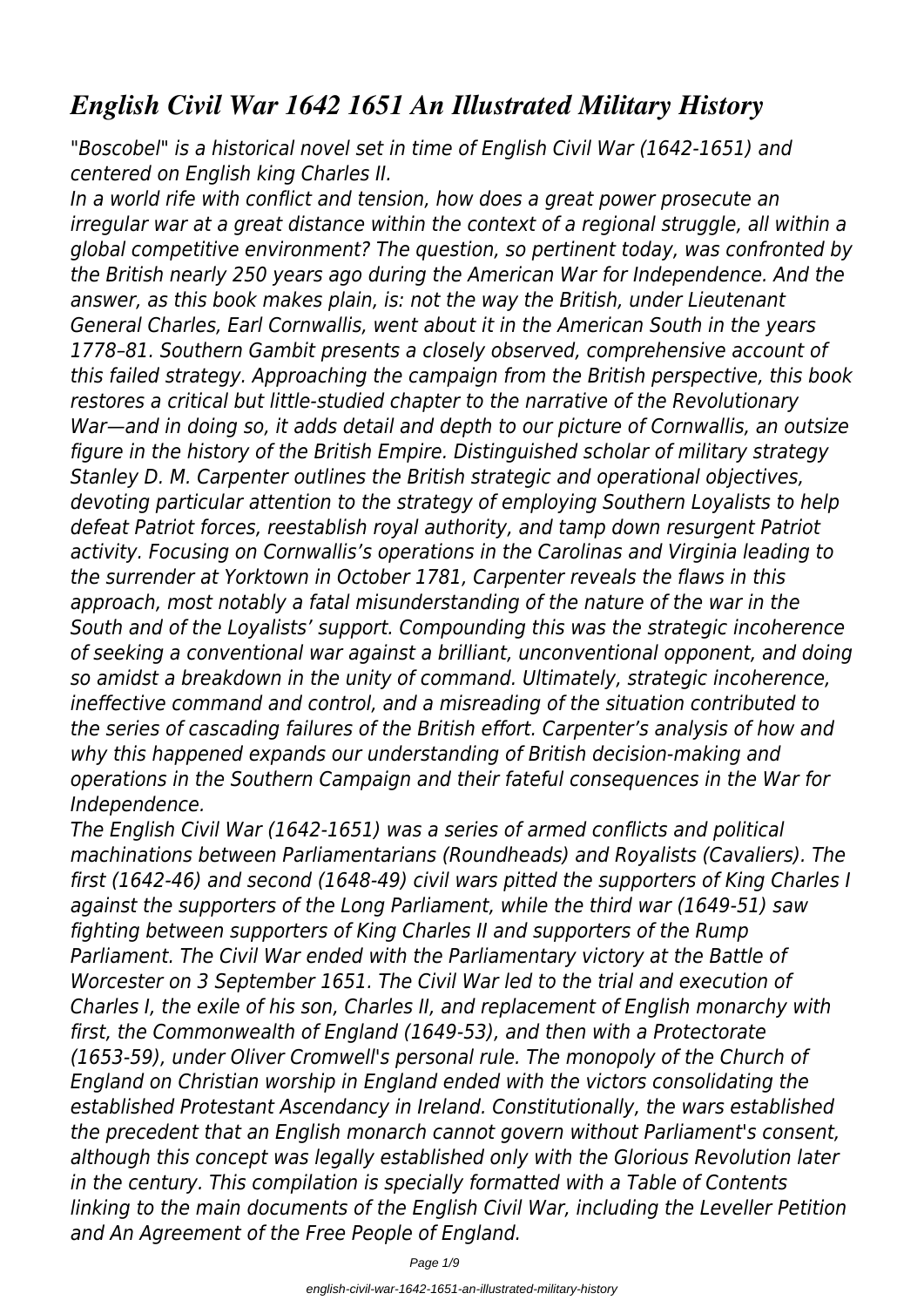*In this bold history of the men who directed and determined the outcome of the midseventeenth-century British wars—from Cromwell, Fairfax, and Essex to many more lesser-known figures—military historian Malcolm Wanklyn offers the first assessment of leadership and the importance of command in the civil wars.*

*An Atlas and Concise History of the Wars of the Three Kingdoms 1639–51 The Civil War in the Midlands, 1642-1651*

*The English Civil War: A People's History (Text Only)*

## *Infantry*

*The Glorious Story of a Rowdy Nation War in England 1642-1649*

England on Edge traces the collapse of the government of Charles I, the disintegration of the established church, and the accompanying cultural panic that led to civil war. Focused on the years 1640 to 1642, it examines social and religious turmoil and the emergence of an unrestrained popular press. Hundreds of people not normally seen in historical surveys make appearances here, in a drama much larger than the struggle of king and parliament.

On 23 September 1642 Prince Rupert's cavalry triumphed outside Worcester in the first major clash on the English Civil War. Almost precisely nine years later, on 3 September 1651, that war was won by Oliver Cromwell's famous Ironsides outside the same city and in part upon the same ground.Stuart Reid provides a detailed yet readable new military history – the first to be published for over twenty years – of the three conflicts between 1642 and 1651 known as the English Civil War.Prince Rupert, Oliver Cromwell Patrick Ruthven, Alexander Leslie and Sir Thomas Fairfax all play their parts in this fastmoving narrative.At the heart of the book are fresh interpretations, not only of the key battles such as Marston Moor in 1644, but also of the technical and economic factors which helped shape strategy and tactics, making this a truly comprehensive study of one of the most famous conflicts in British history.This book is a must for all historians and enthusiasts of seventeenth-century English history. This book is about the generation who were alive in England and Wales in the mid-17th century and who had both the good fortune and the bad to witness, to live through and (willingly or unwillingly, for good or ill) to participate in the English Civil Wars of 1642-51. It seeks to explore and to retell the stories of those who fought, or were directly caught up, in the civil wars and to recover their very varied personal experiences. This is, therefore, an exploration of the human experiences of civil war rather than a broader military history or a narrative of the conflict; it offers an examination of how warfare affected individuals rather than of the techniques, technologies and technicalities of the fighting - and it provides an assessment of the impact of war on combatants, on civilians and on those who fell somewhere inbetween rather than of the political, religious and constitutional causes and consequences of the civil wars. Almost all of the five million men, women and children who were alive in England and Wales during the mid-17th century would have been affected in some way - great or small - by the civil wars. Many adult males fought in the wars, with perhaps one in 10 of them in arms during each of the main campaigning seasons, and perhaps around a quarter of all adult males in arms at some stage during the wars. Many perished, for probably around 200,000 people died in England and Wales as a direct or indirect consequence of the hostilities. Many other civilians were caught up in the fighting, for around 200 English and Welsh towns and villages were garrisoned and attacked, or saw significant military action; more rurally, dozens of castles, manor houses and churches were also fortified and contested. Even those living in areas which largely escaped direct involvement in the fighting were deeply affected by the conflict, for they were governed by new wartime county administrators with wide new powers to conscript, to billet and to requisition goods and property - and they were also hit hard in the pocket and compelled to pay new, regular and much higher taxes to finance the wars. The vast majority of those who fought in, or who were directly affected by, the fighting of the civil wars have left no record of their own - and their experiences can only be hazily reconstructed from impersonal or mediated source material. However, sufficient direct, personal and first-person accounts and other sources survive in the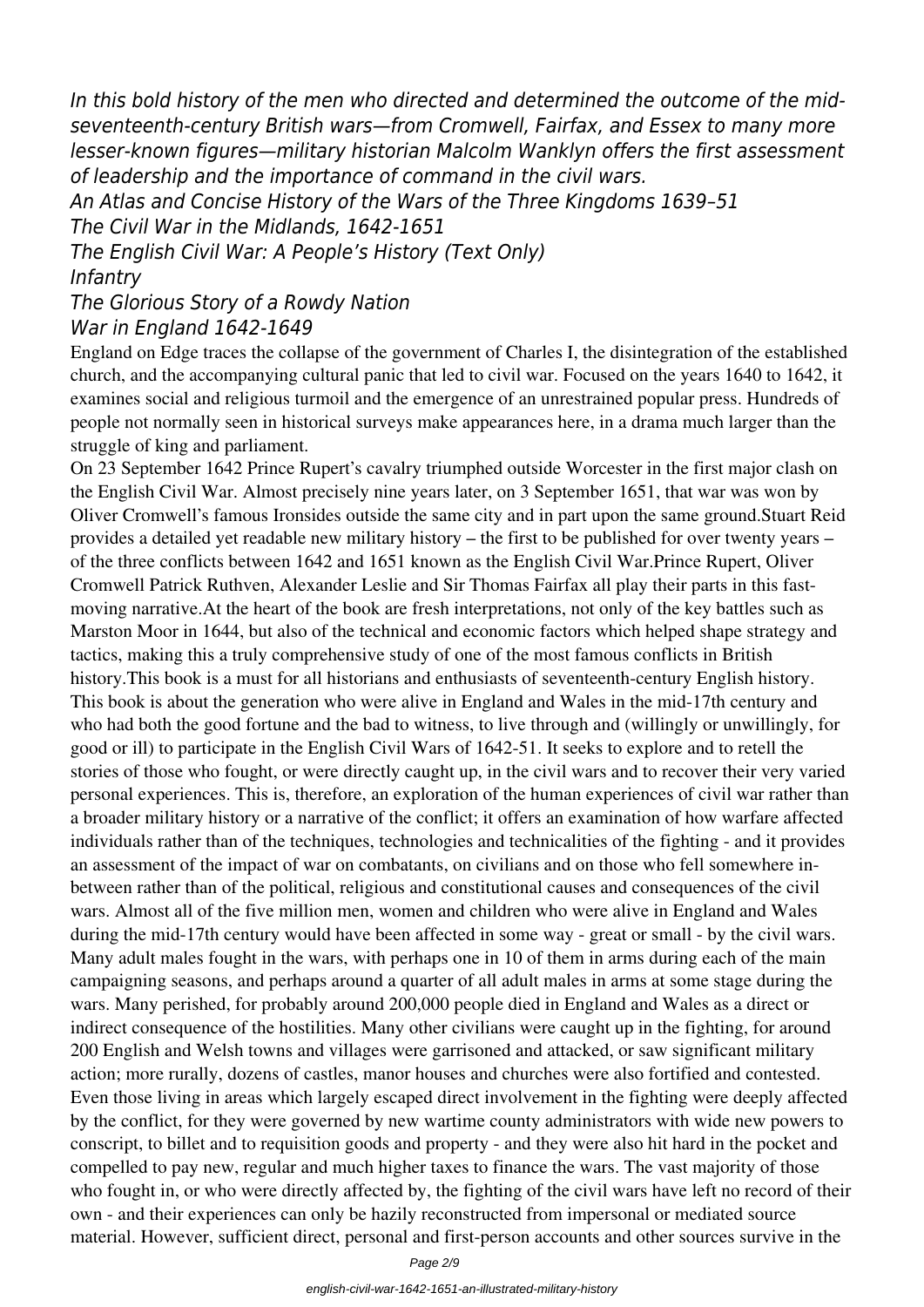form of diaries, journals, letters, accounts and so forth to enable us to build up a vivid picture of the varied experience of participating in or living through a decade of civil war in England and Wales. These first-person sources are privileged in this new study in order to construct a fresh interpretation of the human experience of the English Civil Wars.

Osprey's survey of British soldiers during the English Civil War (1642-1651) period. When civil war erupted in England in 1642, it quickly involved every level of society throughout the British Isles. On one side the King and his supporters fought for traditional government in Church and State. On the other, the supporters of Parliament sought radical changes in religion and economic policy, and a greater share of power at the national level. This is the first of two volumes in the Elite series exploring the recruitment, organisation, and tactics of the soldiers of the English Civil War. This book opens with an account of the origins of the military theory used by both sides, before discussing the weapons, logistics and management of the infantry throughout the Civil War campaign.

"the Genius of this Age"

The Metamorphosis of War

A Story of the Civil War (Complete Edition: Vol. 1&2)

Cavalry

Review of Fox's Book of Martyrs

## Soldiers of the English Civil War (2)

At the beginning of the English Civil War it was clear that artillery was to play a significant part in the conflict, as so many battles were fought by siege. Both Royalists and Parliamentarians raced to capture ordnance stores in urban areas such as London and Hull, realising that they would prove strategically decisive in the siege warfare that later developed. Illustrated with superb colour plates by Brian Delf, this book gives the reader an overview of the types of weapon used in this conflict and, more generally, how artillery was actually used in the seventeenth century.

Leviathan or The Matter, Forme and Power of a Common-Wealth Ecclesiastical and Civil is a book written by an English materialist philosopher Thomas Hobbes about problems of the state existence and development. Leviathan is a name of a Bible monster, a symbol of nature powers that belittles a man. Hobbes uses this character to describe a powerful state ("God of the death"). He starts with a postulate about a natural human state ("the war of all against all") and develops the idea "man is a wolf to a man". When people stay for a long time in the position of an inevitable extermination they give a part of their natural rights, for the sake of their lives and general peace, according to an unspoken agreement to someone who is obliged to maintain a free usage of the rest of their rights – to the state. The state, a union of people, where the will of a single one (the state) is compulsory for everybody, has a task to regulate the relations between all the people. The book was banned several times in England and Russia.

In the summer of 1642 the First Civil War between king and parliament had broken out in England. Initially both sides were confident of victory, but after the first campaigns ended in stalemate they began looking for allies. The meddling of the Stuart Kings with Scotland's religious traditions provoked the National Covenant, and later the Solemn League and Covenant Yetmany Scots continued to support the King, and after his execution, his exiled son.This fine text by Stuart Reid examines the Scots armies who fought in the English Civil Wars (1642-1651), and features numerous illustrations and photographs, including full page colour plates by Graham Turner.

This book brings together twelve of the most influential articles on the English Civil War,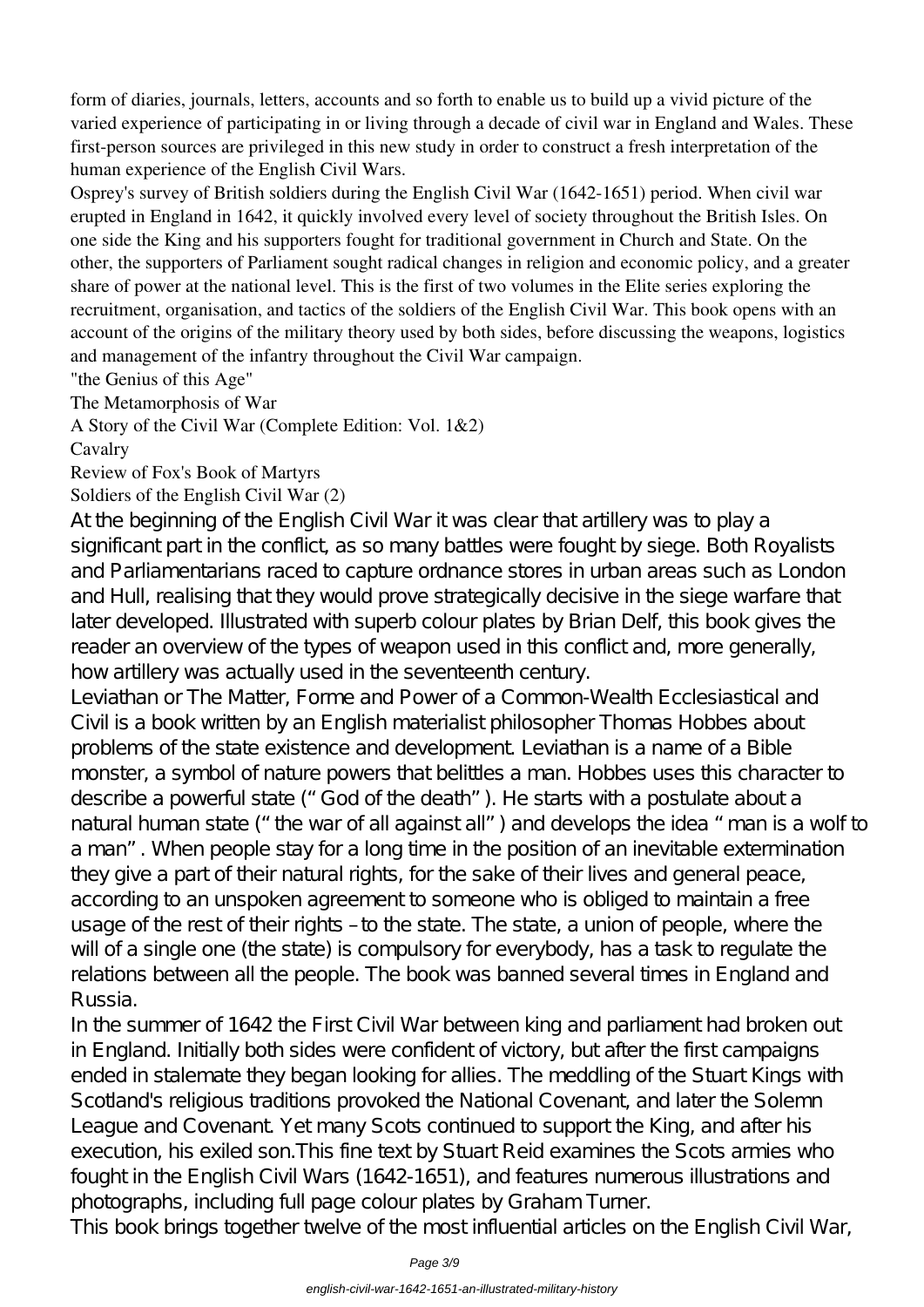including coverage of all the major debates on this key period in British history.

A Military History of the Three Civil Wars 1642-1651

A Short History of England

The English Civil Wars

A Military History

Boscobel Or the Royal Oak

The Human Experience of the English Civil Wars, 1642-1651

**The heroes and villains, triumphs and disasters of English history are instantly familiar—-from the Norman Conquest to Henry VIII, Queen Victoria to the two world wars. But to understand their full significance we need to know the whole story. A Short History of England sheds new light on all the key individuals and events in English history by bringing them together in an enlightening account of the country's birth, rise to global prominence, and then partial eclipse. Written with flair and authority by Guardian columnist and LondonTimes former editor Simon Jenkins, this is the definitive narrative of how today's England came to be. Concise but comprehensive, with more than a hundred color illustrations, this beautiful single-volume history will be the standard work for years to come.**

**Fully revised and updated, this new second edition of the standard book on the causes of the English Civil War provides a comprehensive guide to the historiographical debates surrounding them. Written in an accessible style suitable for the general reader as well as anyone who wishes to have a clear understanding of a crucial period of English history, the book presents a thoroughly balanced account of rival views.**

**"The Broken Font" is a historical novel set in the period of the English Civil War (1642-1651), which was a series of civil wars and political machinations between Parliamentarians and Royalists principally over the manner of England's governance and part of the wider Wars of the Three Kingdoms. The book contemplates miseries and violent acts of persecution which the appeal to arms brought upon many private families, and especially upon those of the clergy. This carefully edited book has been designed and formatted to the highest digital standards and adjusted for readability on all devices.**

**First Published in 2004. Routledge is an imprint of Taylor & Francis, an informa company.**

**Going to the Wars**

**The Essential Readings**

**1640-1660**

**Leviathan**

**Newcastle Upon Tyne and the Puritan Revolution**

## **1642-1651; an Illustr. Military History**

*The period 1642-1651, one of the most turbulent in the history of mainland Britian, saw the country torn by civil wars. Focusing on the English and Welsh wars this book examines the causes, course and consequences of the conflicts. While offering a concise military account that assesses the wars in their national, regional and local contexts, Dr Gaunt provides a full appraisal of the severity of the wars and the true extent of the impact on civilian life, highlighting areas of continued historical debate. The personal experiences and biographies of key players are also included in this comprehensive and fascinating account.*

*The English Civil War is a subject which continues to excite enormous*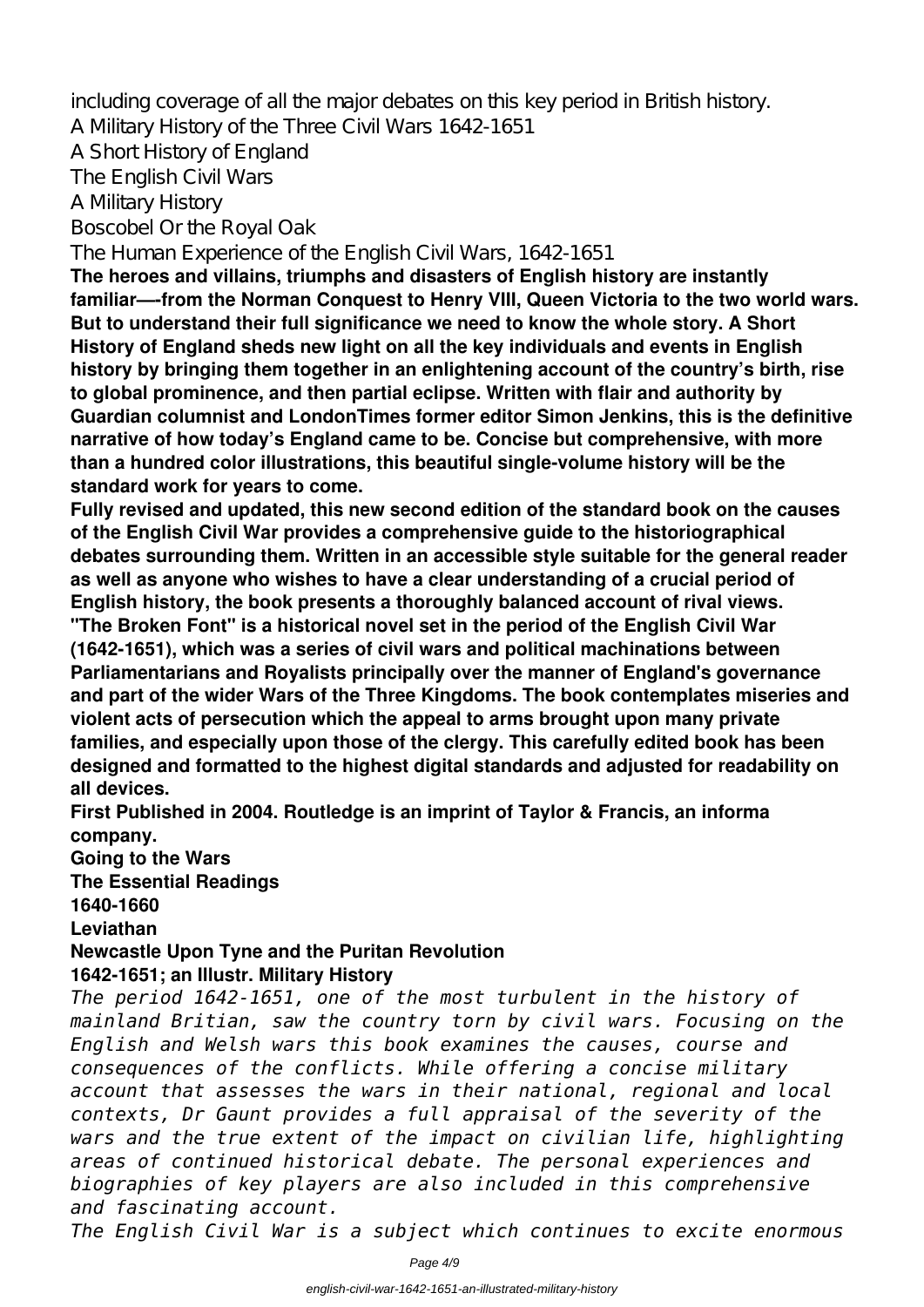*interest throughout the world. This atlas consists of over fifty maps illustrating all the major - and many of the minor - bloody campaigns and battles of the War, including the campaigns of Montrose, the battle of Edgehill and Langport. Providing a complete introductory history to the turbulent period, it also includes: \* maps giving essential background information \* detailed accompanying explanations \* a useful context to events.*

*Despite the wealth of British Civil Wars studies, little work addresses the nature of military leadership effectiveness in terms of the eventual result -parliamentary victory. It is no longer sufficient to credit religion, economics, localism or constitutional concepts for the outcome without considering the role of effective military leadership. The study of human conflict illustrates a simple, immutable truth -the finest, most inspired or motivated, welltrained, disciplined or experienced force is quite like a modern cruise missile. Without effective guidance, it is no more than a collection of very expensive parts. For the general military history reader, the work provides a concise strategic and operational narrative of the British Civil Wars of 1642-51 in northern England and Scotland. For historians, it offers an additional causative explanation for ultimate parliamentary victory. As a study of effective military leadership, it proposes, through a case study analysis based on a framework of characteristics and behavior of specific commanders from the wildly successful to the abysmal failure, a model of effective military leadership for present and successive generations of military, naval and air officers at all levels of command.*

*"The Broken Font" is a historical novel set in the period of the English Civil War (1642-1651), which was a series of civil wars and political machinations between Parliamentarians and Royalists principally over the manner of England's governance and part of the wider Wars of the Three Kingdoms. The book contemplates miseries and violent acts of persecution which the appeal to arms brought upon many private families, and especially upon those of the clergy. This carefully crafted e-artnow ebook is formatted for your eReader with a functional and detailed table of contents.*

*A Study of the Civil War in North England Wargame the English Civil Wars 1642-1651*

*An Illustrated Military History*

*A Military History of the English Civil War 1642-1651 Cromwell's Protestant Crusade*

*Parliament's Generals of the English Civil War 1642-1651*

*"The English Civil War (1642?1651) was a series of armed conflicts and political machinations between Parliamentarians (Roundheads) and Royalists (Cavaliers). The first (1642?46) and second (1648?49) civil wars pitted the supporters of King Charles I against the supporters of the Long Parliament, while the third war (1649?51) saw fighting between supporters of King Charles II and supporters of the Rump Parliament. The Civil War ended with the Parliamentary victory*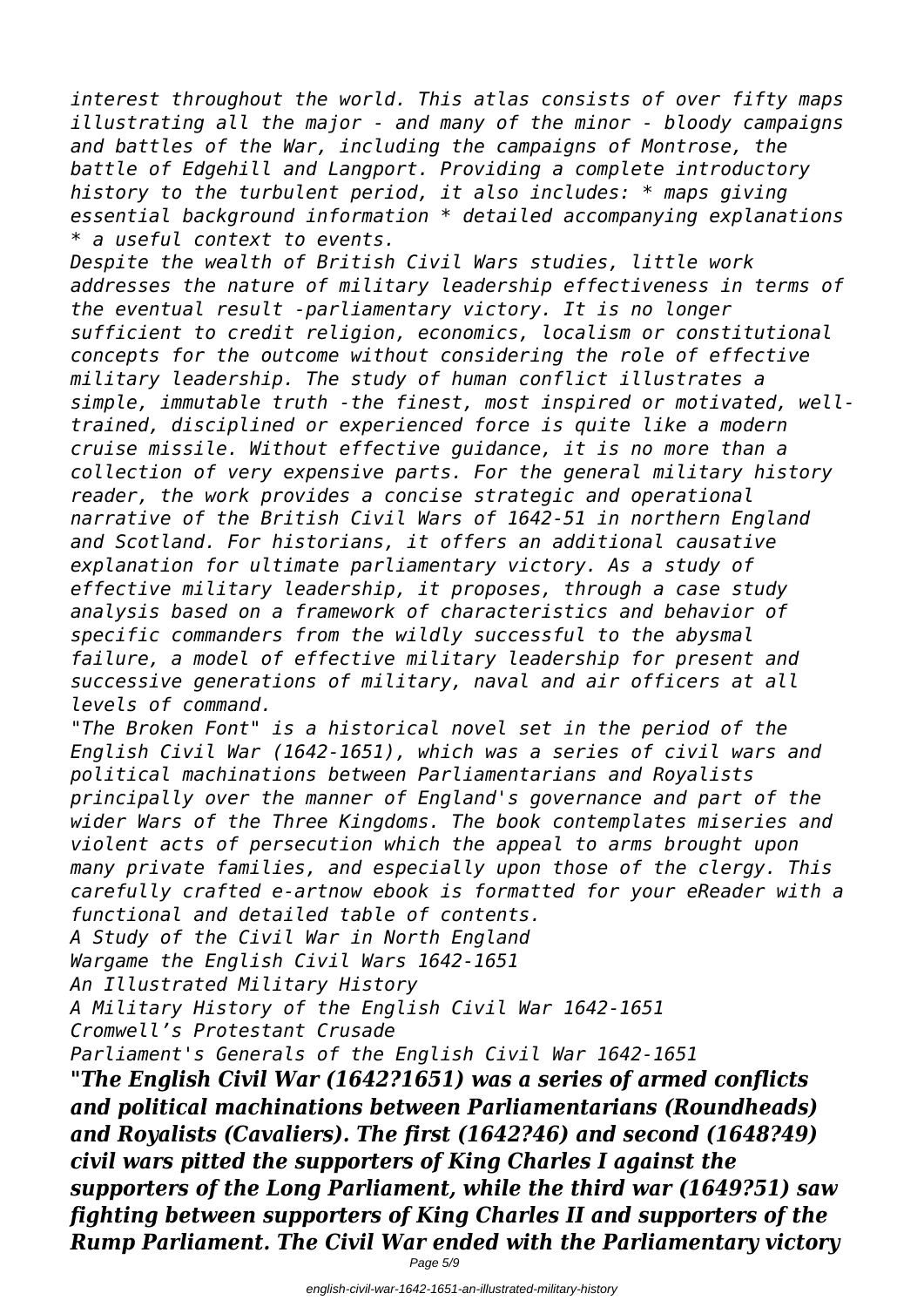*at the Battle of Worcester on 3 September 1651."--Wikipedia. The period of the English Civil Wars was one of the most momentous in English history. These momentous events have been examined in great detail from an historical point of view, but never before has the period been discussed in detail from the point of view of portraiture. Art historians have tended to ignore the period 1642-1660 on the basis that it falls between the genius of Van Dyck, court painter to Charles I, and the genius of Sir Peter Lely, court painter to Charles II. There is an overriding sense that these years represent as much an artistic interregnum as a political one. This book examines the portraiture and history of the English Civil Wars through representations of the protagonists who were involved in the conflict. Each portrait illustrated is accompanied by a short biography of the protagonist?s life, and an extended discussion on the iconography of the painting and its art historical relevance, including aspects of patronage. No part of England suffered more, or for so long, as the Midlands during the English Civil War. Owing to its strategic position and divided allegiance, the Midlands became the debatable land on which the main field armies of the contending parties clashed in the struggle for national supremacy, and over which Royalist and Parliamentarian fought for local predominance. This book vividly records the military action which took place in, and the part played by, the Midlands during the Civil War. Combining careful analysis with eyewitness accounts, it also describes some of the burdens that the war placed on the civilian population, many of whom were totally indifferent to the cause of either side and wished only to be left in peace. This thoroughly researched volume was highly acclaimed upon its first publication. This new edition, illustrated with over thirty photographs and six maps, is essential reading for everyone with an interest in this dramatic period of the region's history.*

*A fresh approach to the English civil war, War in England 1642-1649 focuses on answering a misleadingly simple question: what kind of war was it to live through? Drawing extensively on primary sources, Barbara Donagan's study illuminates the human cost of war and its effect on society, both in our own day as well as in the seventeenth century.*

*Southern Gambit Ireland 1649–52 Battle for Britain Cornwallis and the British March to Yorktown The Experience of the British Civil Wars 1638-1651 Weekly Weather and Crop Bulletin*

In this series renowned historical illustrator Peter Dennis breathes life into the 19th Century

Page 6/9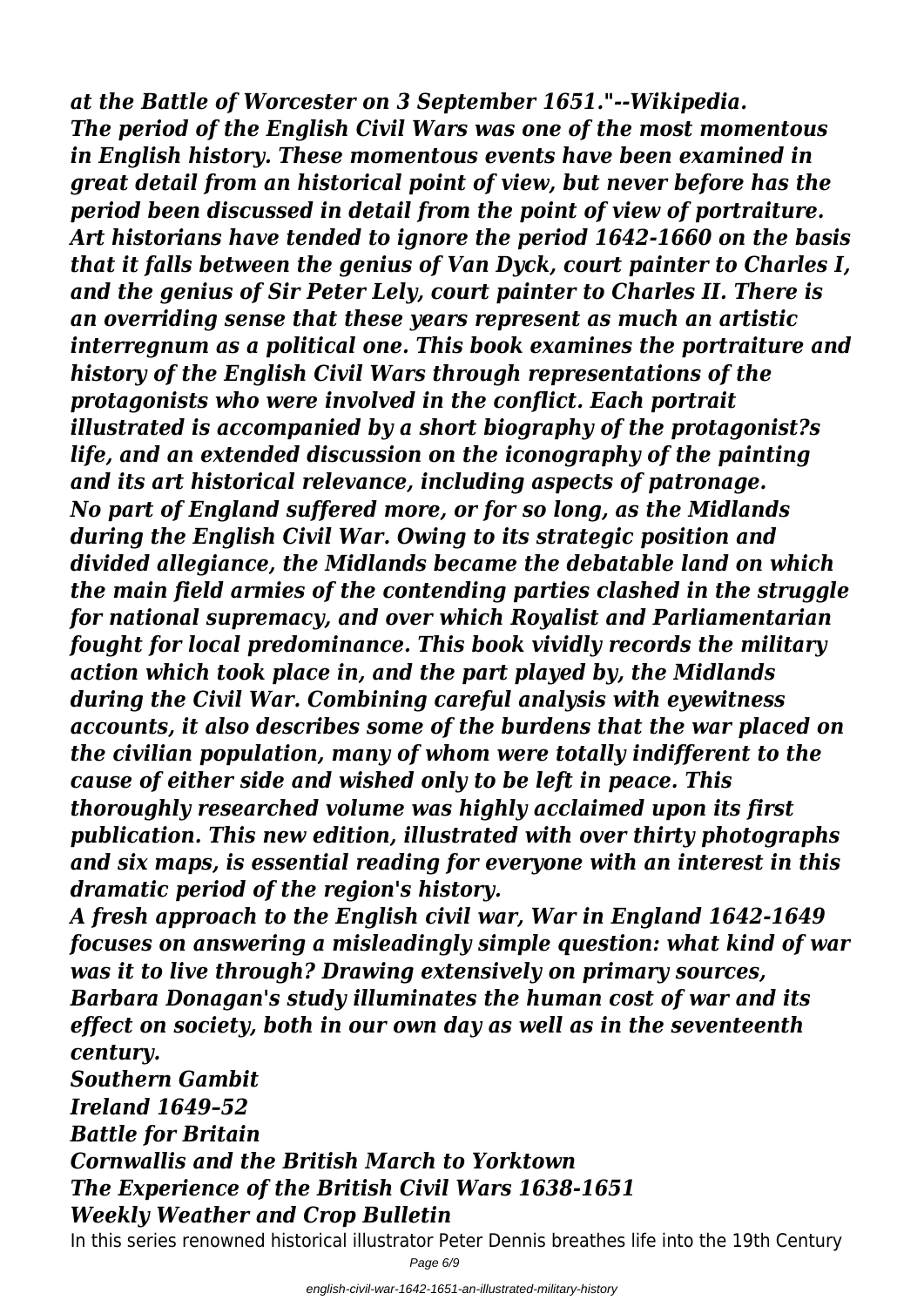paper soldier and invites the reader to re-fight the wars that surged across the nation of Britain. All the artwork needed to make historically- accurate armies is presented in a sourcebook format, copyright free for personal use. In this first title, the Horse, Foot and Dragoons of King and Parliament, along with period buildings can be made, using traditional skills with scissors and glue. Simple 'one sheet' rules by veteran wargamer Andy Callan enable the maker to stage battles limited only by the size of the player's available table-space. Osprey's study of Oliver Cromwell's campaigns during the end of the English Civil War (1642-1651). Following the execution of King Charles I in January 1649, the English Parliament saw their opportunity to launch an assault on the Royalist enclave in Ireland. Oliver Cromwell was appointed as Deputy of Ireland to lead a campaign to restore direct control and quell the Confederate opposition. The first battle in Cromwell's bloody offensive was at Drogheda, where an assault on the city walls resulted in the slaughter of almost 4000 defenders and inhabitants. The Parliamentary troops then proceeded to Wexford where battle once again lead to a massacre. After Cromwell returned to England, his son-in-law, Henry Ireton, continued the operation which ended with the surrender of Galway in 1652 and led to the Act for the Settlement of Ireland, in which Irish Royalists and Confederates were evicted and their lands 'settled' by those who had advanced funds to Parliament. The great men who brought down the Stuart monarchy This interesting account chronicles the careers, campaigns and battles of the men who were principally responsible for the overthrow of the British monarchy in the great civil conflict of the seventeenth century. Irrespective of the book's title, events are not covered by personality but rather chronologically from the opening stages of the war, commencing in 1642 through to the Second Civil War of 1648-49, the Campaign in Ireland 1649-50, the Scottish Campaign of 1650 and the Worcester Campaign of 1651. The author gives focus to tactical and strategic practise and their continental origins, types of soldiers and their equipment and arms as well as the engagements of the Civil War and those who directed them. Naturally, within these pages the reader will find generals of renown including Essex, Fairfax, Waller, Cromwell, Lambert, Blake and others who were so vital in bringing about the final triumph of Parliamentarian armies. Available in soft cover and hard cover with dust jacket for collectors. Leonaur hard covers are fully cloth bound, have head and tail bands and feature gold foil lettering upon their spines, they are a credit to the bibliophile's bookshelves. The English Civil Wars (1638–51) comprised the deadliest conflict ever fought on British soil, in which brother took up arms against brother, father fought against son, and towns, cities and villages fortified themselves in the cause of Royalists or Parliamentarians. Although much historical attention has focused on the events in England and the key battles of Edgehill, Marston Moor and Naseby, this was a conflict that engulfed the entirety of the Three Kingdoms and led to a trial and execution that profoundly shaped the British monarchy and Parliament. This beautifully presented atlas tells the whole story of Britain's revolutionary civil war, from the earliest skirmishes of the Bishops Wars in 1639–40 through to 1651, when Charles II's defeat at Worcester crushed the Royalist cause, leading to two decades of Stuart exile. Each map is supported by a detailed text, providing a complete explanation of the complex and fluctuating conflict that ultimately meant that the Crown would always be answerable to Parliament. A Story of the Civil War The English Civil War The Broken Font The Warrior Generals

Portraits of the English Civil War

All the King's Armies

The English Civil Wars of 1642-1651, part of a broader pattern

Page 7/9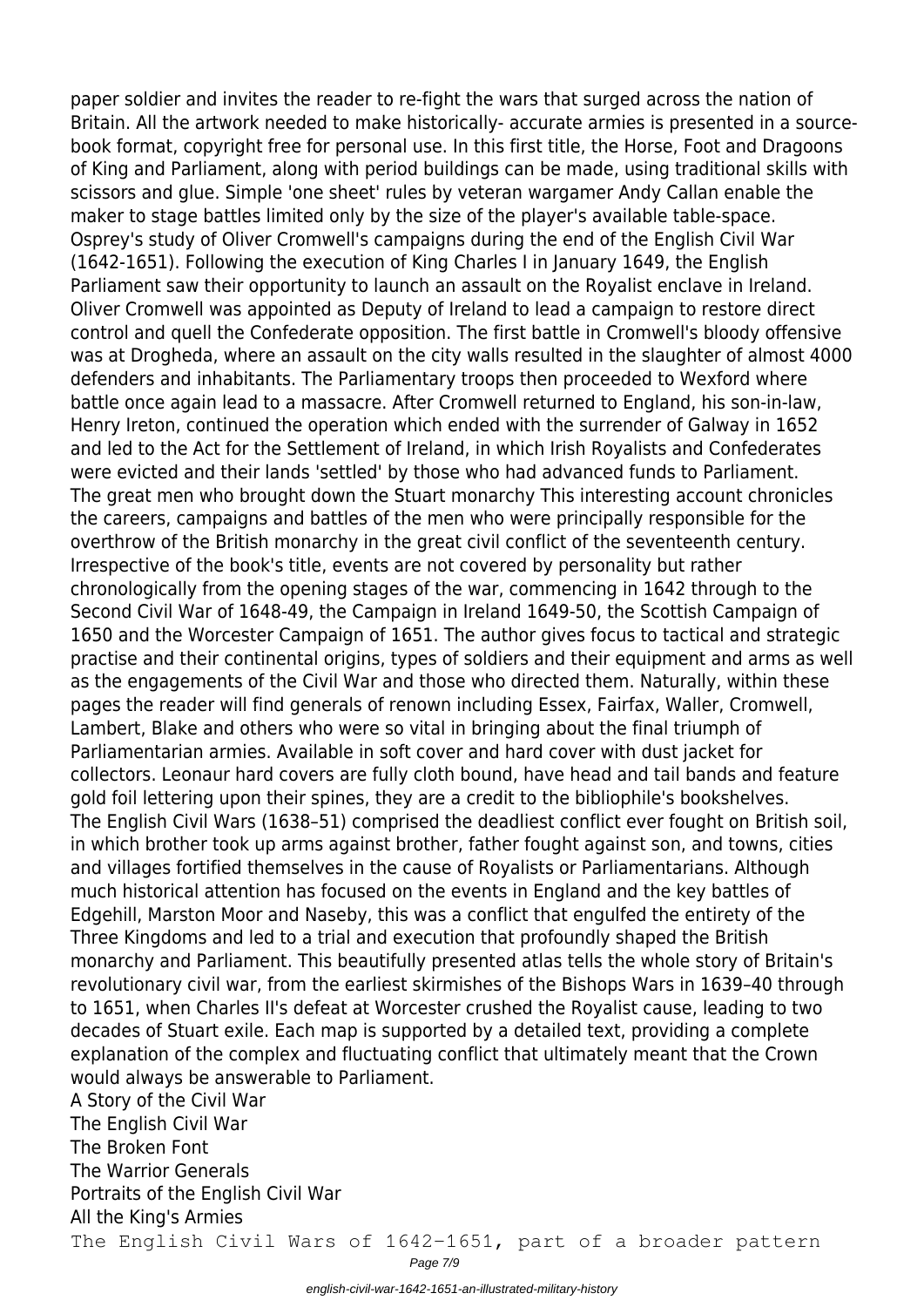of civil conflict in Britain and Ireland between 1639 and 1660 caused by a clash between King Charles I and Parliament over issues of religion, the constitutional role and limitations of monarchy and command and control of military forces, set the stage for the evolution of the modern British constitution and the British Army. The English Civil War volume in the International Library of Essays on Military History presents a series of scholarly articles exploring the military, political, social, religious, economic and constitutional context within which the Royalist and Parliamentarian forces struggled. Additionally, the essays examine the nature of armies and of war in mid-seventeenth century Britain, as well as selected campaigns and battles that shaped the eventual outcome. A brilliant appraisal of the Civil War and its long-term consequences, by an acclaimed historian. The political upheaval of the mid-seventeenth century has no parallel in English history. Other events have changed the occupancy and the powers of the throne, but the conflict of 1640-60 was more dramatic: the monarchy and the House of Lords were abolished, to be replaced by a republic and military rule. In this wonderfully readable account, Blair Worden explores the events of this period and their origins - the war between King and Parliament, the execution of Charles I, Cromwell's rule and the Restoration - while aiming to reveal something more elusive: the motivations of contemporaries on both sides and the concerns of later generations.

Osprey's examination of the British cavalry during the English Civil War (1642-1651). In March 1642, King Charles I, believing that Parliament had gone too far when it issued the Grand Remonstrace, moved to arrest John Pym and four other leaders. That summer Parliament, fearing military action, tried to seize control of the army by issuing orders for soldiers to report to Parliamentary, rather than royal, representatives. The King countered by ordering the bill ignored and raised his own army. Some turned out for the King, some for Parliament, and so the war started. This book examines how the cavalry soldiers of 1642 expected to fight the Civil Wars, and how experience changed their ideas.

This, the first ever Osprey campaign title to deal with the English Civil War (1642-1651), looks at the battle of Edgehill, the first major clash of the Wars. In 1642 both Royalists and Parliamentarians expected that one great contest of arms would see the crushing of their enemies. When their field armies blundered into contact on the evening of 22 October 1642, Prince Rupert urged King Charles to array his army on the great ridge of Edgehill and give battle. The next day, amidst abject